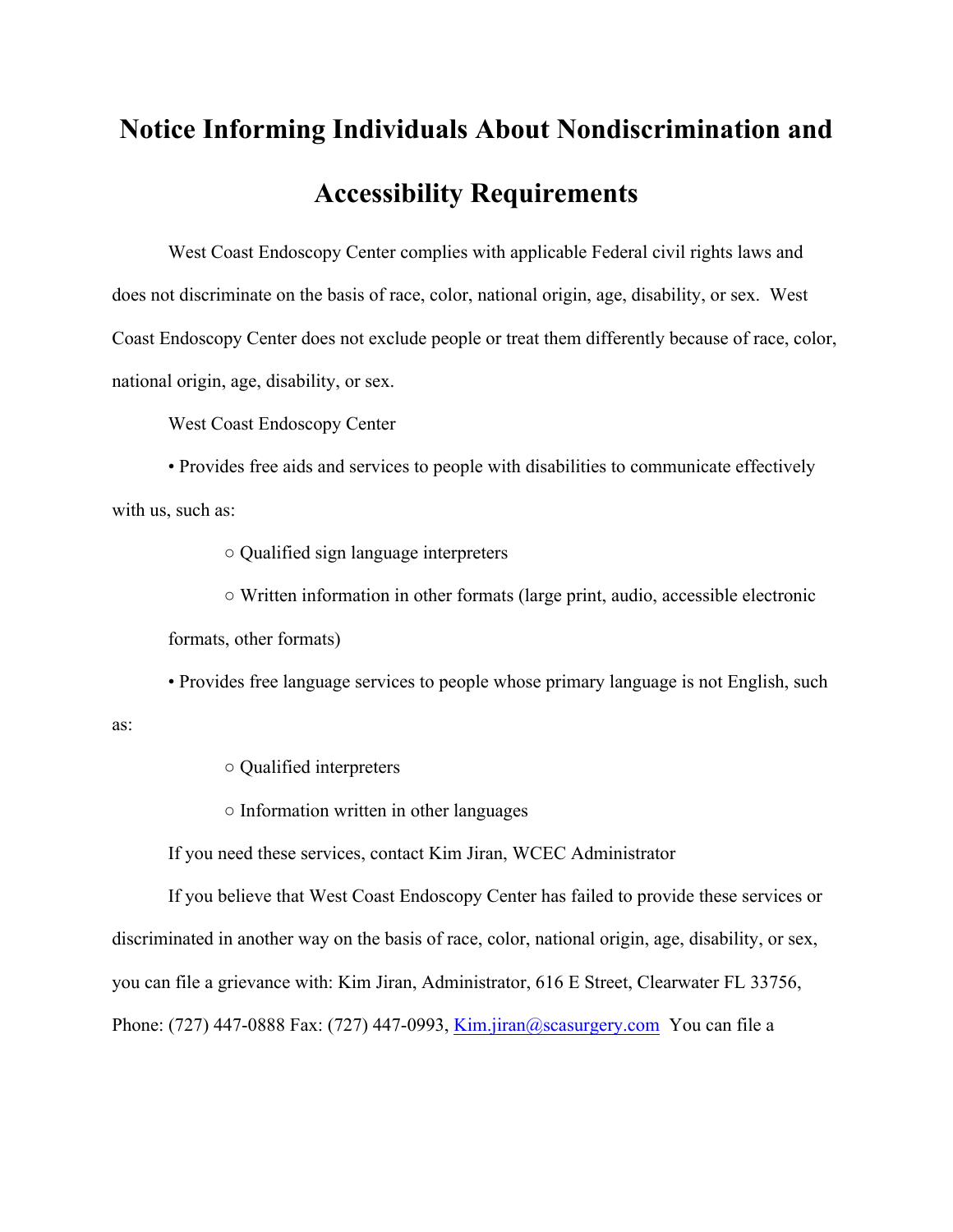grievance in person or by mail, fax, or email. If you need help filing a grievance, Kim Jiran is available to help you.

You can also file a civil rights complaint with the U.S. Department of Health and Human Services, Office for Civil Rights, electronically through the Office for Civil Rights Complaint Portal, available at https://ocrportal.hhs.gov/ocr/portal/lobby.jsf, or by mail or phone at:

U.S. Department of Health and Human Services

200 Independence Avenue, SW

Room 509F, HHH Building

Washington, D.C. 20201

1-800-368-1019, 800-537-7697 (TDD)

Complaint forms are available at http://www.hhs.gov/ocr/office/file/index.html.

**ATTENTION: If you speak a language other than English, language assistance services, free of charge, are available to you. For English call 1-727-447-0888. The following link will also provide guidance: http://www.hhs.gov/civil-rights/for-individuals/languageassistance/index.html**

# Español (Spanish)

ATENCIÓN: si habla español, tiene a su disposición servicios gratuitos de asistencia lingüística. Llame al 1-727-447-0888 (TTY 711).

# 繁體中文 (Chinese)

注意:如果您使用繁體中文,您可以免費獲得語言援助服務。請致電 1-727-447-0888 (TTY 711)。

# Tiếng Việt (Vietnamese)

CHÚ Ý: Nếu bạn nói Tiếng Việt, có các dịch vụ hỗ trợ ngôn ngữ miễn phí dành cho bạn. Gọi số 1- 727-447-0888 (TTY 711).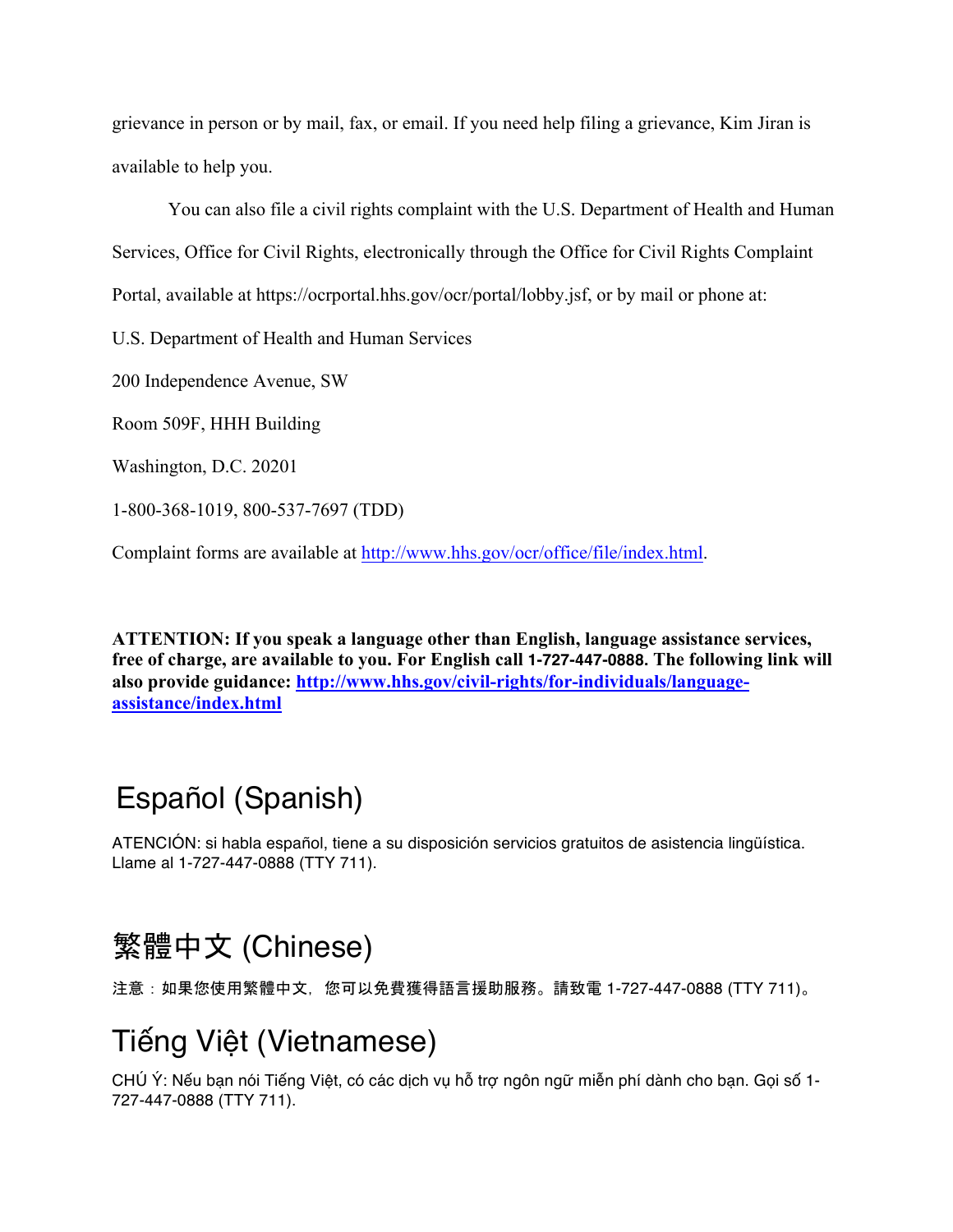# 한국어 (Korean)

주의: 한국어를 사용하시는 경우, 언어 지원 서비스를 무료로 이용하실 수 있습니다. 1-727-447-0888 (TTY 711) 번으로 전화해 주십시오.

# Tagalog

PAUNAWA: Kung nagsasalita ka ng Tagalog, maaari kang gumamit ng mga serbisyo ng tulong sa wika nang walang bayad. Tumawag sa 1-727-447-0888 (TTY 711).

### Русский (Russian)

ВНИМАНИЕ: Если вы говорите на русском языке, то вам доступны бесплатные услуги перевода. Звоните 1-727-447-0888 (TTY 711).



ملحوظة: إذا كنت تتحدث اذكر اللغة، فإن خدمات المساعدة اللغویة تتوافر لك بالمجان. اتصل برقم 1—0888-447-727(711 YTT(

#### Kreyòl Ayisyen (Haitian Creole)

ATANSYON: Si w pale Kreyòl Ayisyen, gen sèvis èd pou lang ki disponib gratis pou ou. Rele 1-727- 447-0888 (TTY 711).

#### Français (French)

ATTENTION : Si vous parlez français, des services d'aide linguistique vous sont proposés gratuitement. Appelez le 1-727-447-0888 (TTY 711).

# Polski (Polish)

UWAGA: Jeżeli mówisz po polsku, możesz skorzystać z bezpłatnej pomocy językowej. Zadzwoń pod numer 1-727-447-0888 (TTY 711).

# Português (Portuguese)

ATENÇÃO: Se fala português, encontram-se disponíveis serviços linguísticos, grátis. Ligue para 1- 727-447-0888 (TTY 711).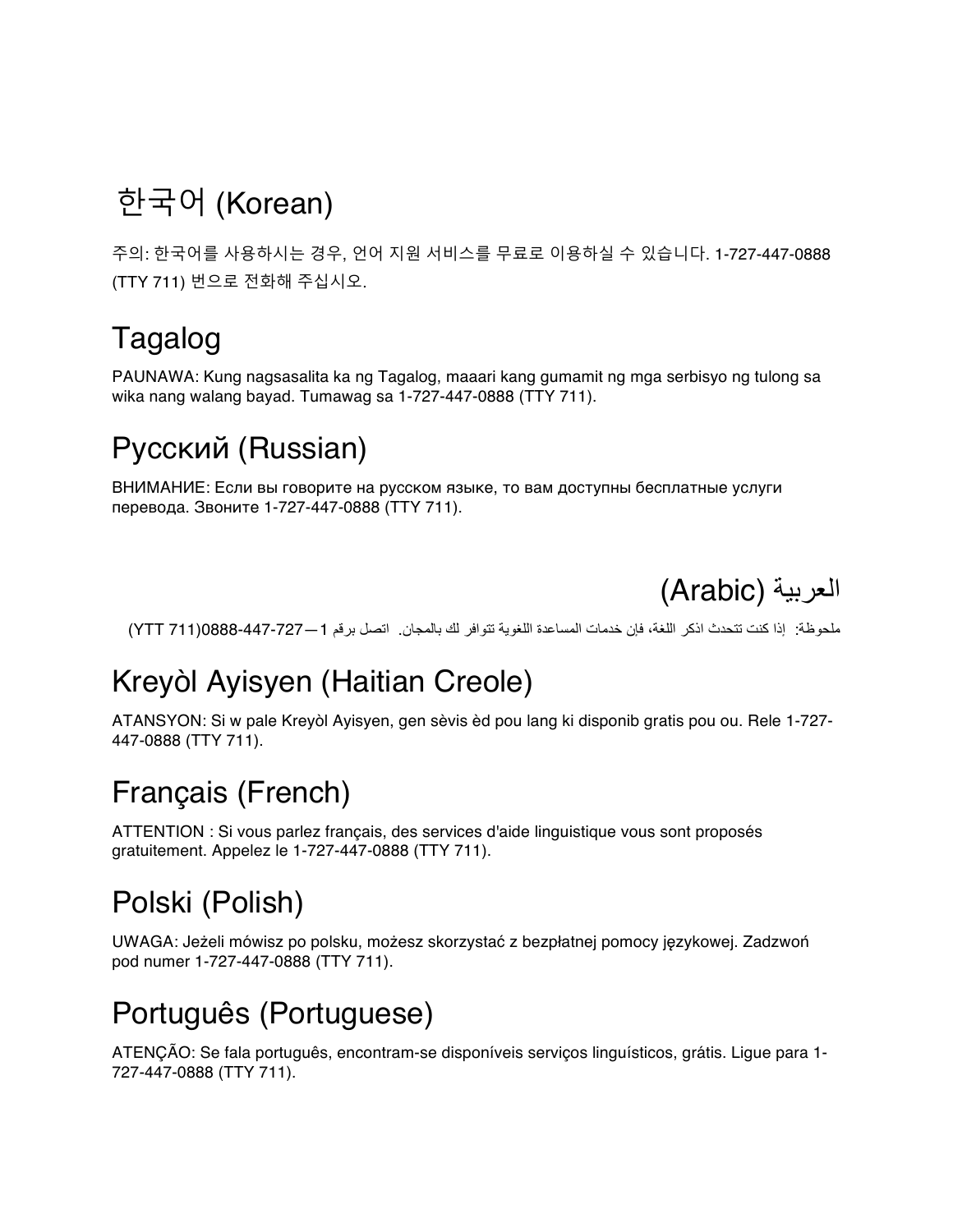#### Italiano (Italian)

ATTENZIONE: In caso la lingua parlata sia l'italiano, sono disponibili servizi di assistenza linguistica gratuiti. Chiamare il numero 1-727-447-0888 (TTY 711).

#### Deutsch (German)

ACHTUNG: Wenn Sie Deutsch sprechen, stehen Ihnen kostenlos sprachliche Hilfsdienstleistungen zur Verfügung. Rufnummer: 1-727-447-0888 (TTY 711).

#### **Gujarati**

સુચના: જો તમે ગુજરાતી બોલતા હો, તો નિ:શુલ્ક ભાષા સહાય સેવાઓ તમારા માટે ઉપલબ્ધ છે. ફોન કરો 1-727-447-0888 (TTY 711).

#### **Thai**

เรียน: ถ้าคุณพูดภาษาไทยคุณสามารถใช้บริการช่วยเหลือทางภาษาได้ฟรี โทร 1-727-447-0888 (TTY 711).

Please see the list of providers associated with West Coast Endoscopy Center

#### **ANESTHESIA SERVICES**

Premier Anesthesia

(941)360-1566